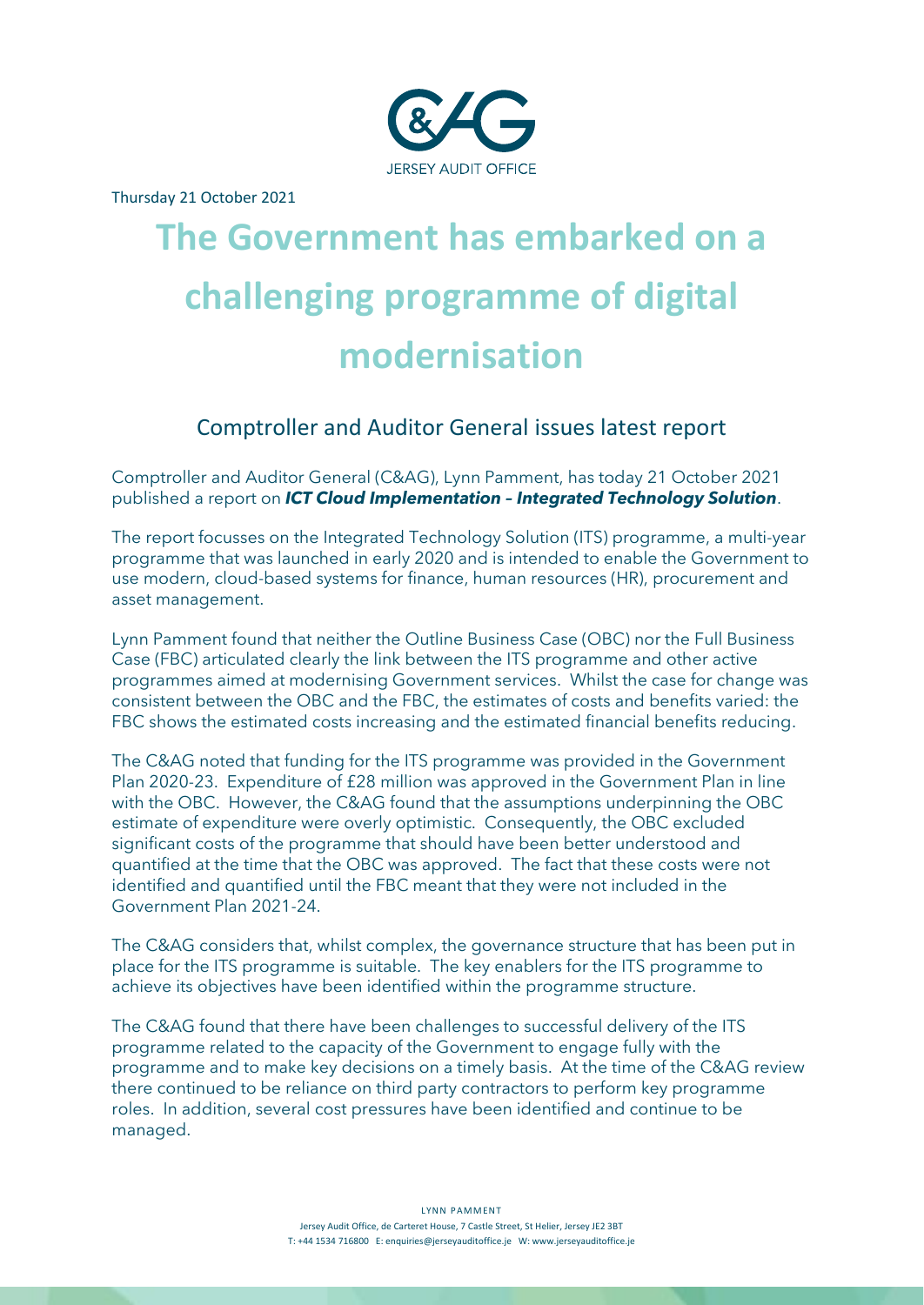The C&AG also suggested that the lessons learned from the implementation of the new taxation revenue management system are revisited by the Government of Jersey to ensure all actions in it have been considered and that mitigating actions are in place for the ITS programme.

The C&AG's work considered the ITS programme up to 31 August 2021. Future C&AG work may consider ITS programme implementation.

#### **Lynn Pamment said:**

"The Government of Jersey has embarked on a significant programme of digital modernisation of which the ITS programme is just one part. Other elements of digital modernisation include the adoption of Microsoft Office as well as a significant cyber security and information governance programme. It is essential that all elements of digital modernisation are considered as a portfolio and that dependencies between the programmes are identified and managed effectively.

"Major ICT programmes are high cost, high profile and carry great uncertainties and risks. Experience from the public sector in many jurisdictions is that often such programmes fail to deliver their objectives in terms of cost and/or outcomes. In order for the ITS programme to be successful there is a need to identify, measure and monitor the benefits of the programme and to ensure that responsibility and accountability for the delivery of benefits are clearly set out."

The report *ICT Cloud Implementation – Integrated Technology Solution* can be found at: [https://www.jerseyauditoffice.je](https://www.jerseyauditoffice.je/)

#### **ENDS**

#### **For further information, please contact:**

Rozena Pedley M: 00 44 7797 733553 / T: 00 44 1534 629800 E: [rozena.pedley@jerseyauditoffice.je](mailto:rozena.pedley@jerseyauditoffice.je)

#### **Notes to Editors:**

- The Office of Comptroller and Auditor General ('C&AG') was established in 2005 and operates under the Comptroller and Auditor General (Jersey) Law 2014
- The remit of the C&AG includes the audit of financial statements, corporate governance, internal control and wider consideration of public funds, often expressed as 'value for money'
- The 2021 Audit Plan can be found at: www.jerseyauditoffice.je
- Lynn Pamment took up the Office of C&AG on 1 January 2020 for a fixed term of seven years. Following the introduction of the Comptroller and Auditor General (Jersey) Law 2014 the term of office is fixed at seven years and is non-renewable.
- The Office of Comptroller and Auditor General is known as the 'Jersey Audit Office'.
- Contact details are: de Carteret House, 7 Castle Street, St Helier, Jersey JE2 3BT / T:716800 / E: enquiries@jerseyauditoffice.je

2|PRESS RELEASE – ICT Cloud Implementation – Integrated Technology Solution